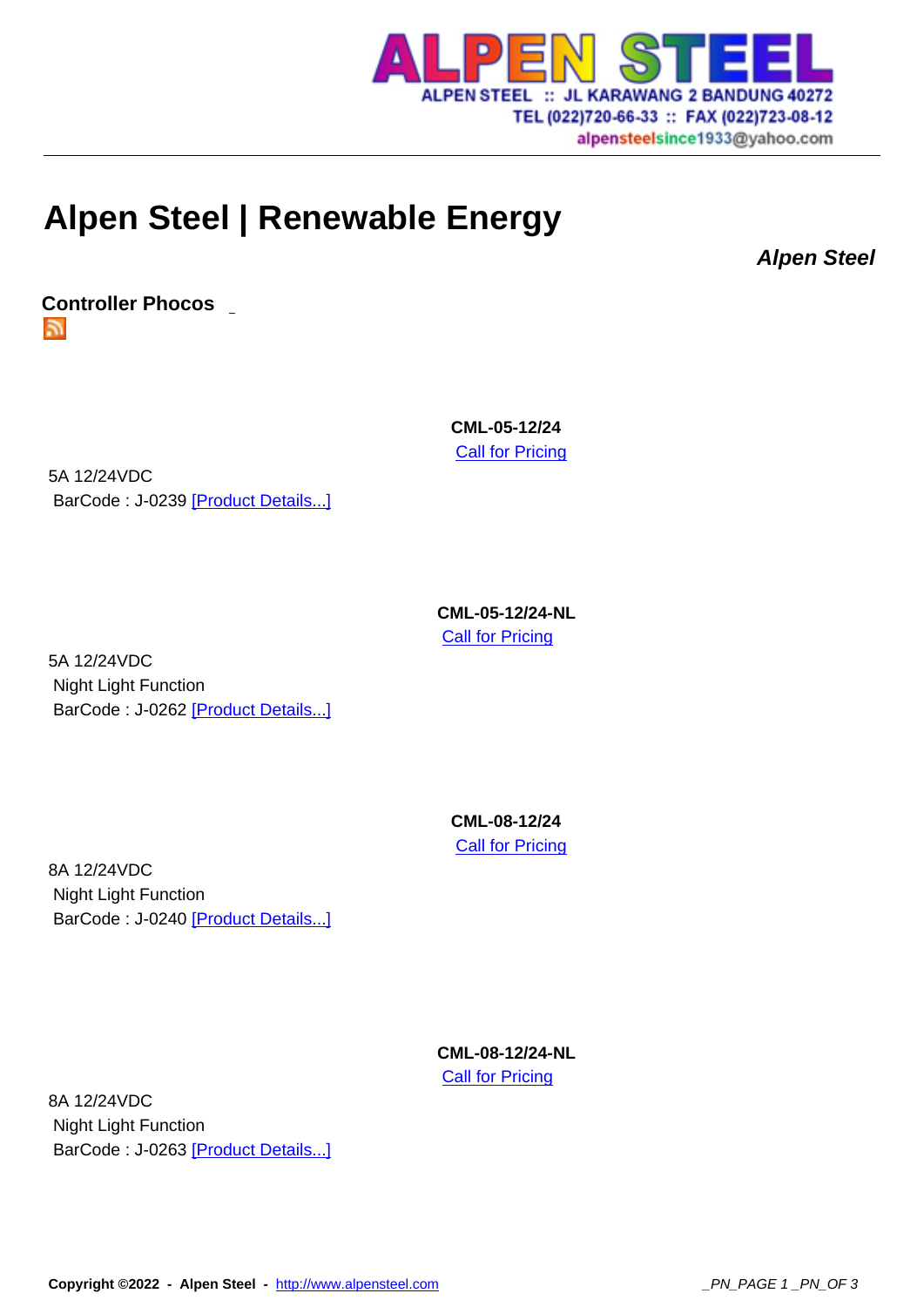**Call for Pricing** 

10A 12/24VDC Barcode : J-0241 [Product Details...]

> **CML-10-12/24NL Call for Pricing**

10A 12/24VDC Night Light Function Barcode : J-0264 [Product Details...]

> **CML-15-12/24 Call for Pricing**

15A 12/24VDC BarCode : J-0242 [Product Details...]

> **CML-15-12/24NL Call for Pricing**

15A 12/24VDC Night Light Function BarCode : J-0265 [Product Details...]

> **CML-20-12/24 Call for Pricing**

20A 12/24VDC BarCode : J-0243 [Product Details...]

> **CML-20-12/24-NL Call for Pricing**

20A 12/24VDC Night Light Function BarCode : J-0346 [Product Details...]